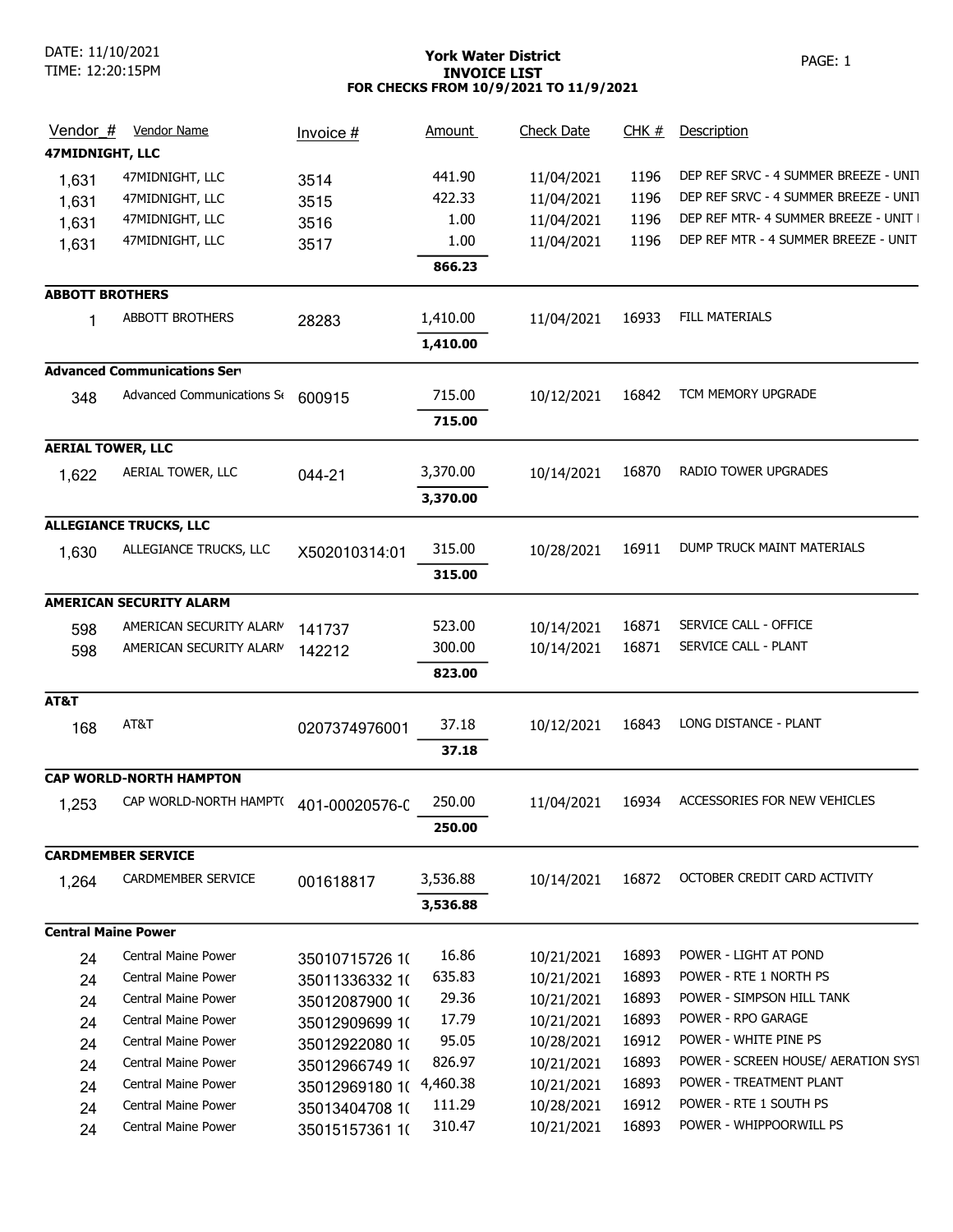## York Water District **PAGE: 2** INVOICE LIST FOR CHECKS FROM 10/9/2021 TO 11/9/2021

| Vendor $#$               | <b>Vendor Name</b>               | $Invoice#$     | <b>Amount</b> | <b>Check Date</b> | <u>CHK #</u> | Description                     |
|--------------------------|----------------------------------|----------------|---------------|-------------------|--------------|---------------------------------|
| 24                       | <b>Central Maine Power</b>       | 35015205376 10 | 71.18         | 10/28/2021        | 16912        | POWER - APARTMENTS              |
| 24                       | Central Maine Power              | 35015205897 10 | 108.26        | 10/21/2021        | 16893        | POWER - RPO                     |
| 24                       | Central Maine Power              | 35015396233 10 | 19.88         | 10/21/2021        | 16893        | POWER - LIGHT AT SHOP           |
| 24                       | Central Maine Power              | 35016940278 10 | 33.53         | 10/21/2021        | 16893        | POWER - HEIGHTS TANK            |
| 24                       | <b>Central Maine Power</b>       | 35016960912 10 | 16.86         | 10/28/2021        | 16912        | POWER - HEAT TAPE               |
| 24                       | <b>Central Maine Power</b>       | 35017139011 1( | 561.44        | 10/21/2021        | 16893        | POWER - OFFICE/SHOP             |
|                          |                                  |                | 7,315.15      |                   |              |                                 |
|                          | <b>CHRIS JOHNSON CUSTOM BUIL</b> |                |               |                   |              |                                 |
| 1,476                    | CHRIS JOHNSON CUSTOM BI          | 3524           | 24.77         | 11/04/2021        | 1197         | DEP REF MTR - 29 DONICA ROAD    |
|                          |                                  |                | 24.77         |                   |              |                                 |
| <b>CIVIL CONSULTANTS</b> |                                  |                |               |                   |              |                                 |
| 1,430                    | <b>CIVIL CONSULTANTS</b>         | 17240          | 4,167.04      | 10/28/2021        | 16913        | TRAIL SURVEYING/BOUNDRY MARKING |
|                          |                                  |                | 4,167.04      |                   |              |                                 |
|                          | <b>COMMUNICATIONS FACILITIES</b> |                |               |                   |              |                                 |
| 338                      | COMMUNICATIONS FACILITI          | 1579           | 250.00        | 11/04/2021        | 16935        | MONTHLY TOWER SITE INSPECTION   |
|                          |                                  |                | 250.00        |                   |              |                                 |
|                          | <b>CONSOLIDATED COMMUNICAT</b>   |                |               |                   |              |                                 |
| 75                       | CONSOLIDATED COMMUNIC            | 117944052542 1 | 194.65        | 10/28/2021        | 16914        | MONTHLY SCADA MESSAGING         |
| 75                       | CONSOLIDATED COMMUNIC            | 2073636101536  | 158.95        | 10/12/2021        | 16844        | MONTHLY SCADA MESSAGING         |
|                          |                                  |                | 353.60        |                   |              |                                 |
| <b>CORE &amp; MAIN</b>   |                                  |                |               |                   |              |                                 |
| 1,124                    | <b>CORE &amp; MAIN</b>           | P662893        | 1,927.20      | 10/14/2021        | 16873        | <b>STOCK</b>                    |
| 1,124                    | <b>CORE &amp; MAIN</b>           | P768478        | 1,530.63      | 11/04/2021        | 16936        | STOCK - 4 BLUEBERRY LANE        |
|                          |                                  |                | 3,457.83      |                   |              |                                 |
|                          | DIG SAFE SYSTEM, INC             |                |               |                   |              |                                 |
| 720                      | DIG SAFE SYSTEM, INC             | 34375          | 232.00        | 10/12/2021        | 16845        | Q3 DIG SAFE REQUESTS            |
|                          |                                  |                | 232.00        |                   |              |                                 |
| <b>Eldredge Lumber</b>   |                                  |                |               |                   |              |                                 |
| 38                       | Eldredge Lumber                  | 453001         | $-390.94$     | 10/21/2021        | 16894        | RETURN ITEMS                    |
| 38                       | Eldredge Lumber                  | 453919         | 131.54        | 10/12/2021        | 16846        | <b>SHOP MATERIALS</b>           |
| 38                       | Eldredge Lumber                  | 455018         | 62.66         | 10/12/2021        | 16846        | PLANT SUPPLIES                  |
| 38                       | Eldredge Lumber                  | 455019         | 66.94         | 10/12/2021        | 16846        | SHOP SUPPLIES                   |
| 38                       | Eldredge Lumber                  | 455479         | 27.42         | 10/14/2021        | 16874        | SHOP SUPPLIES                   |
| 38                       | Eldredge Lumber                  | 456353         | 69.90         | 10/14/2021        | 16874        | RPO SUPPLIES                    |
| 38                       | Eldredge Lumber                  | 456905         | 67.94         | 10/14/2021        | 16874        | SHOP SUPPLIES                   |
| 38                       | Eldredge Lumber                  | 458575         | 67.82         | 10/21/2021        | 16894        | SHOP SUPPLIES                   |
| 38                       | Eldredge Lumber                  | 458638         | 80.22         | 10/21/2021        | 16894        | SHOP SULLIES                    |
| 38                       | Eldredge Lumber                  | 458819         | 225.91        | 10/21/2021        | 16894        | SHOP SUPPLIES                   |
| 38                       | Eldredge Lumber                  | 458922         | 14.02         | 10/21/2021        | 16894        | SHOP SUPPLIES                   |
| 38                       | Eldredge Lumber                  | 458948         | 7.19          | 10/21/2021        | 16894        | SHOP SUPPLIES                   |
| 38                       | Eldredge Lumber                  | 459829         | 23.98         | 10/28/2021        | 16915        | SHOP SUPPLIES                   |
| 38                       | Eldredge Lumber                  | 460014         | 26.99         | 10/28/2021        | 16915        | SHOP SUPPLIES                   |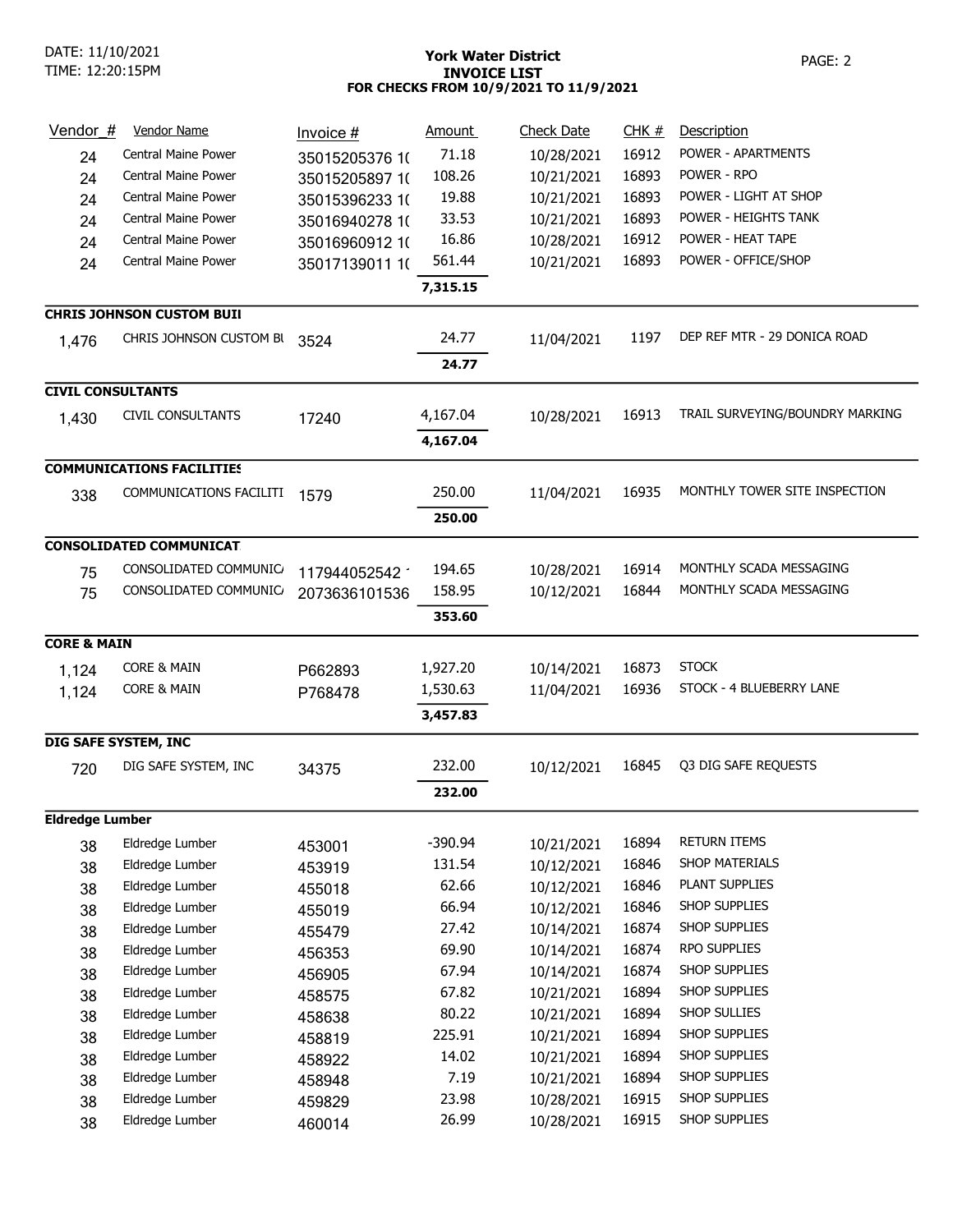DATE: 11/10/2021 TIME: 12:20:15PM

#### York Water District **PAGE: 3** INVOICE LIST FOR CHECKS FROM 10/9/2021 TO 11/9/2021

| Vendor $#$                      | <b>Vendor Name</b>                     | <u>Invoice #</u> | <u>Amount</u> | <b>Check Date</b> | CHK#  | Description                            |
|---------------------------------|----------------------------------------|------------------|---------------|-------------------|-------|----------------------------------------|
| 38                              | Eldredge Lumber                        | 461492           | 45.20         | 10/28/2021        | 16915 | <b>TOWER MATERIALS</b>                 |
|                                 |                                        |                  | 526.79        |                   |       |                                        |
| <b>Everett J. Prescott, Inc</b> |                                        |                  |               |                   |       |                                        |
| 113                             | Everett J. Prescott, Inc               | 5921016          | 7,024.00      | 10/14/2021        | 16875 | STOCK - NUBBLE PHASE II                |
| 113                             | Everett J. Prescott, Inc.              | 5923836          | 142.20        | 10/12/2021        | 16847 | <b>STOCK</b>                           |
| 113                             | Everett J. Prescott, Inc.              | 5924460          | 310.22        | 10/12/2021        | 16847 | <b>STOCK</b>                           |
| 113                             | Everett J. Prescott, Inc.              | 5928655          | 303.06        | 10/12/2021        | 16847 | <b>STOCK</b>                           |
| 113                             | Everett J. Prescott, Inc               | 5929283          | 129.64        | 10/12/2021        | 16847 | <b>STOCK</b>                           |
| 113                             | Everett J. Prescott, Inc.              | 5930356          | 43.74         | 10/21/2021        | 16895 | <b>STOCK</b>                           |
| 113                             | Everett J. Prescott, Inc.              | 5931140          | 804.06        | 11/04/2021        | 16937 | STOCK - RAYNE NECK RD                  |
| 113                             | Everett J. Prescott, Inc               | 5931144          | 908.06        | 11/04/2021        | 16937 | STOCK - CAMP EATON                     |
| 113                             | Everett J. Prescott, Inc.              | 5936116          | 159.05        | 10/28/2021        | 16916 | <b>STOCK</b>                           |
| 113                             | Everett J. Prescott, Inc.              | 5937271          | 3,979.37      | 10/28/2021        | 16916 | STOCK - BLUEBERRY LANE                 |
| 113                             | Everett J. Prescott, Inc.              | 5938081          | 3,733.02      | 10/28/2021        | 16916 | <b>STOCK</b>                           |
| 113                             | Everett J. Prescott, Inc.              | 5939248          | 414.67        | 10/28/2021        | 16916 | STOCK - 121 BROADWAY                   |
| 113                             | Everett J. Prescott, Inc               | 5941650          | 1,573.67      | 11/04/2021        | 16937 | <b>STOCK</b>                           |
|                                 |                                        |                  | 19,524.76     |                   |       |                                        |
|                                 | <b>FASTENER WAREHOUSE</b>              |                  |               |                   |       |                                        |
| 1,384                           | <b>FASTENER WAREHOUSE</b>              | 136531           | 694.50        | 10/14/2021        | 16876 | SCREWS, NUTS, WASHERS                  |
|                                 |                                        |                  | 694.50        |                   |       |                                        |
|                                 | <b>FIELDING'S OIL &amp; PROPANE CO</b> |                  |               |                   |       |                                        |
| 988                             | FIELDING'S OIL & PROPANE               | 3784526          | 184.57        | 10/12/2021        | 16848 | 78.3 GAL DIESEL                        |
| 988                             | FIELDING'S OIL & PROPANE               | 3785211          | 7.03          | 10/21/2021        | 16896 | 3.2 GAL HEATING OIL - OFFICE/SHOP      |
| 988                             | FIELDING'S OIL & PROPANE               | 3785519          | 12.72         | 10/14/2021        | 16877 | 9.1 GAL PROPANE - RPO                  |
| 988                             | FIELDING'S OIL & PROPANE               | 3790320          | 136.25        | 10/21/2021        | 16896 | 57.8 GAL DIESEL                        |
| 988                             | FIELDING'S OIL & PROPANE               | 3795182          | 204.13        | 10/21/2021        | 16896 | 86.6 GAL DIESEL                        |
| 988                             | FIELDING'S OIL & PROPANE               | 3800812          | 264.00        | 10/28/2021        | 16917 | <b>BOILER MAINTENANCE</b>              |
| 988                             | FIELDING'S OIL & PROPANE               | 3801624          | 19.09         | 10/28/2021        | 16917 | 8.1 GAL DIESEL                         |
| 988                             | FIELDING'S OIL & PROPANE               | 3807332          | 145.21        | 11/04/2021        | 16938 | 61.6 GAL DIESEL                        |
|                                 |                                        |                  | 973.00        |                   |       |                                        |
|                                 | <b>GAMMON LAWNCARE &amp; LANDS</b>     |                  |               |                   |       |                                        |
| 1,615                           | <b>GAMMON LAWNCARE &amp; LANI</b>      | 2184             | 11,050.00     | 10/12/2021        | 16849 | <b>GROUNDS MAINT - PLANT</b>           |
| 1,615                           | <b>GAMMON LAWNCARE &amp; LANI</b>      | 2185             | 2,750.00      | 10/12/2021        | 16849 | MONTHLY MOWING                         |
| 1,615                           | <b>GAMMON LAWNCARE &amp; LANI</b>      | 2186             | 2,750.00      | 10/12/2021        | 16849 | MONTHLY MOWING                         |
| 1,615                           | <b>GAMMON LAWNCARE &amp; LANI</b>      | 2187             | 2,750.00      | 10/12/2021        | 16849 | MONTHLY MOWING                         |
|                                 |                                        |                  | 19,300.00     |                   |       |                                        |
| <b>GARRETT HOMES, LLC</b>       |                                        |                  |               |                   |       |                                        |
| 1,632                           | GARRETT HOMES, LLC                     | 3528             | 14.76         | 11/04/2021        | 1198  | DEP REF MTR - 317 US RTE 1 - SHERWIN \ |
|                                 |                                        |                  | 14.76         |                   |       |                                        |
|                                 | <b>George G. Roberts Company</b>       |                  |               |                   |       |                                        |
| 96                              | George G. Roberts Company              | 0071173-IN       | 1,113.91      | 11/04/2021        | 16939 | STOCK - CAMP EATON                     |
| 96                              | George G. Roberts Company              | 0071175-IN       | 465.23        | 11/04/2021        | 16939 | STOCK - 9 BLUEBERRY LANE               |
| 96                              | George G. Roberts Company              | 0071176-IN       | 467.79        | 11/04/2021        | 16939 | STOCK - 121 BROADWAY                   |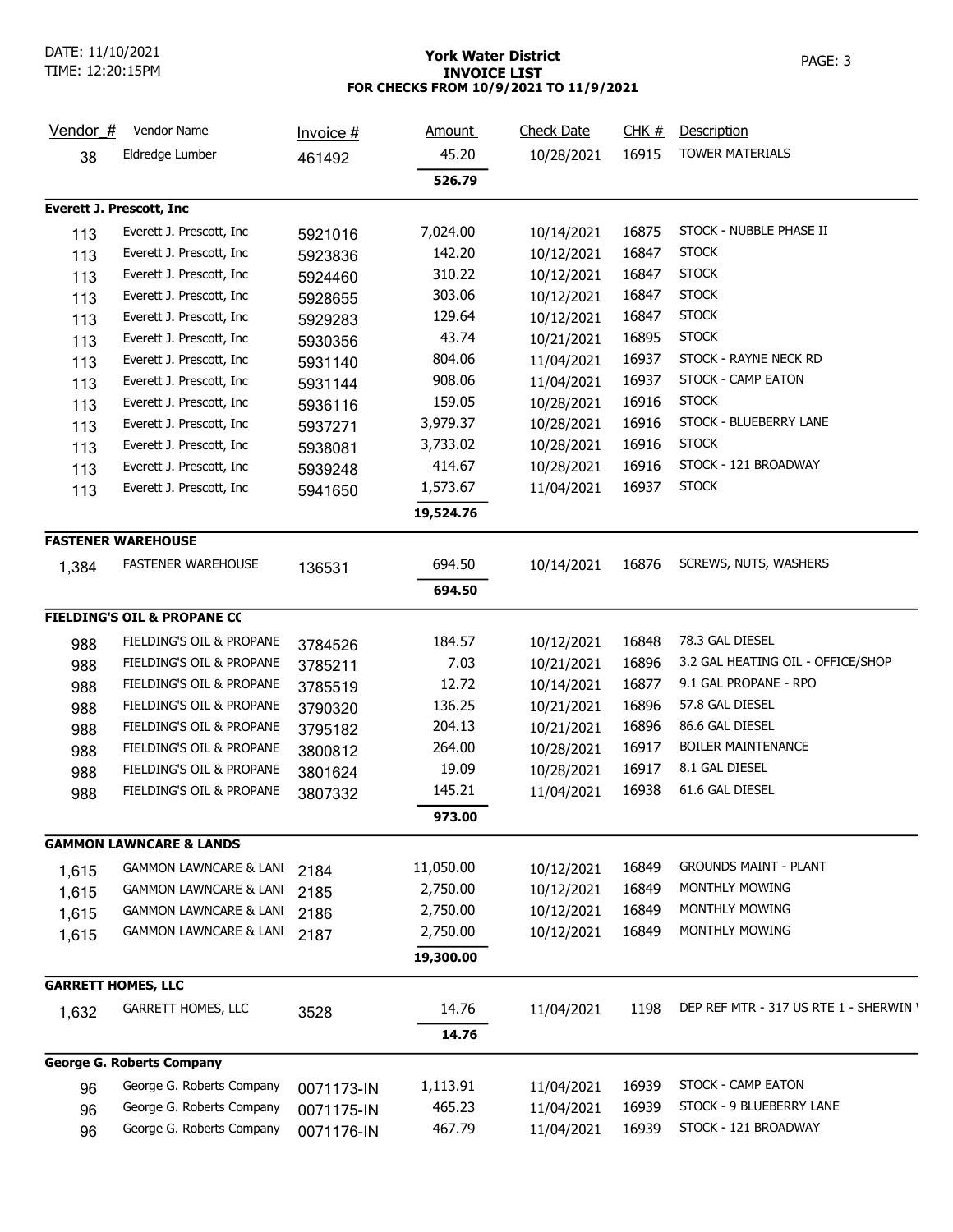DATE: 11/10/2021

# TIME: 12:20:15PM

## York Water District **PAGE: 4** INVOICE LIST FOR CHECKS FROM 10/9/2021 TO 11/9/2021

| Vendor $#$               | <b>Vendor Name</b>            | Invoice #      | <u>Amount</u> | <b>Check Date</b> | CHK#  | Description                          |
|--------------------------|-------------------------------|----------------|---------------|-------------------|-------|--------------------------------------|
|                          |                               |                | 2,046.93      |                   |       |                                      |
| <b>GROUP DYNAMIC INC</b> |                               |                |               |                   |       |                                      |
| 1,086                    | <b>GROUP DYNAMIC INC</b>      | L2109-01600084 | 193.45        | 10/14/2021        | 16878 | MONTHLY FSA & HRA ADMIN FEE          |
| 1,086                    | <b>GROUP DYNAMIC INC</b>      | L2111-01600084 | 208.55        | 10/21/2021        | 16897 | MONTHLY FSA & HRA ADMIN FEE          |
|                          |                               |                | 402.00        |                   |       |                                      |
| <b>Hach Chemical</b>     |                               |                |               |                   |       |                                      |
| 66                       | <b>Hach Chemical</b>          | 12664828       | 137.78        | 10/12/2021        | 16850 | LAB CONSUMABLES                      |
| 66                       | Hach Chemical                 | 12666578       | 275.91        | 10/14/2021        | 16879 | LAB CONSUMABLES                      |
| 66                       | Hach Chemical                 | 12668388       | 160.36        | 10/14/2021        | 16879 | LAB CONSUMABLES                      |
| 66                       | Hach Chemical                 | 12668446       | 181.76        | 10/14/2021        | 16879 | <b>LAB CONSUMABLES</b>               |
| 66                       | Hach Chemical                 | 12668995       | 495.47        | 10/14/2021        | 16879 | LAB CONSUMABLES                      |
| 66                       | Hach Chemical                 | 12669277       | 87.98         | 10/14/2021        | 16879 | LAB CONSUMABLES                      |
| 66                       | Hach Chemical                 | 12669287       | 476.75        | 10/14/2021        | 16879 | LAB CONSUMABLES                      |
| 66                       | Hach Chemical                 | 12675517       | 126.97        | 10/14/2021        | 16879 | LAB CONSUMABLES                      |
| 66                       | Hach Chemical                 | 12676620       | 157.51        | 10/14/2021        | 16879 | LAB CONSUMABLES                      |
| 66                       | Hach Chemical                 | 12676640       | 63.98         | 10/14/2021        | 16879 | LAB CONSUMABLES                      |
| 66                       | Hach Chemical                 |                | 21.89         | 10/21/2021        | 16898 | LAB CONSUMABLES                      |
| 66                       | Hach Chemical                 | 12680599       | 291.98        | 10/21/2021        | 16898 | LAB CONSUMABLES                      |
|                          | Hach Chemical                 | 12682447       | 60.20         | 10/21/2021        | 16898 | LAB CONSUMABLES                      |
| 66<br>66                 | Hach Chemical                 | 12689079       | 117.80        | 10/28/2021        | 16918 | LAB CONSUMABLES                      |
|                          | Hach Chemical                 | 12693861       | 94.35         | 10/28/2021        | 16918 | LAB CONSUMABLES                      |
| 66                       | Hach Chemical                 | 12697418       | 94.35         | 10/28/2021        | 16918 | LAB CONSUMABLES                      |
| 66                       |                               | 12697480       | 2,845.04      |                   |       |                                      |
|                          |                               |                |               |                   |       |                                      |
|                          | HARCROS CHEMICALS, INC        |                |               |                   |       |                                      |
| 579                      | HARCROS CHEMICALS, INC        | 300164146      | 1,606.84      | 10/14/2021        | 16880 | 1700 GAL SODIUM HYPOCHLORITE         |
|                          |                               |                | 1,606.84      |                   |       |                                      |
|                          | HD SUPPLY CONSTRUCTION AN     |                |               |                   |       |                                      |
| 1,421                    | HD SUPPLY CONSTRUCTION        | 50017044450    | 1,209.30      | 10/21/2021        | 16899 | STRAW WATTLE & WOOD STAKES           |
|                          |                               |                | 1,209.30      |                   |       |                                      |
| <b>KAREN HALE</b>        |                               |                |               |                   |       |                                      |
| 1,305                    | <b>KAREN HALE</b>             | 10/01/2021     | 14.62         | 10/12/2021        | 16851 | MILEAGE REIMBURSEMENT - K. HALE      |
|                          |                               |                | 14.62         |                   |       |                                      |
|                          | <b>KENNEBUNK SAVINGS BANK</b> |                |               |                   |       |                                      |
| 1,626                    | <b>KENNEBUNK SAVINGS BANK</b> | 10/07/2021     | 12,787.75     | 10/12/2021        | 16852 | REFUND OF OVERPAYMENT                |
|                          |                               |                | 12,787.75     |                   |       |                                      |
| <b>KYOCERA</b>           |                               |                |               |                   |       |                                      |
| 1,202                    | <b>KYOCERA</b>                | 55L2139147     | 222.45        | 10/12/2021        | 16857 | ORTLY BASE FEE & OVERAGE - OFFICE CO |
| 1,202                    | <b>KYOCERA</b>                | 55L2145843     | 58.48         | 10/28/2021        | 16924 | MONTHLY BASE FEE & OVERAGE - OFFICE  |
|                          |                               |                | 280.93        |                   |       |                                      |
| <b>MAILFINANCE</b>       |                               |                |               |                   |       |                                      |
| 1,000                    | MAILFINANCE                   | N911557        | 670.50        | 11/04/2021        | 16943 | QUARTERY POSTAGE MACHINE LEASE       |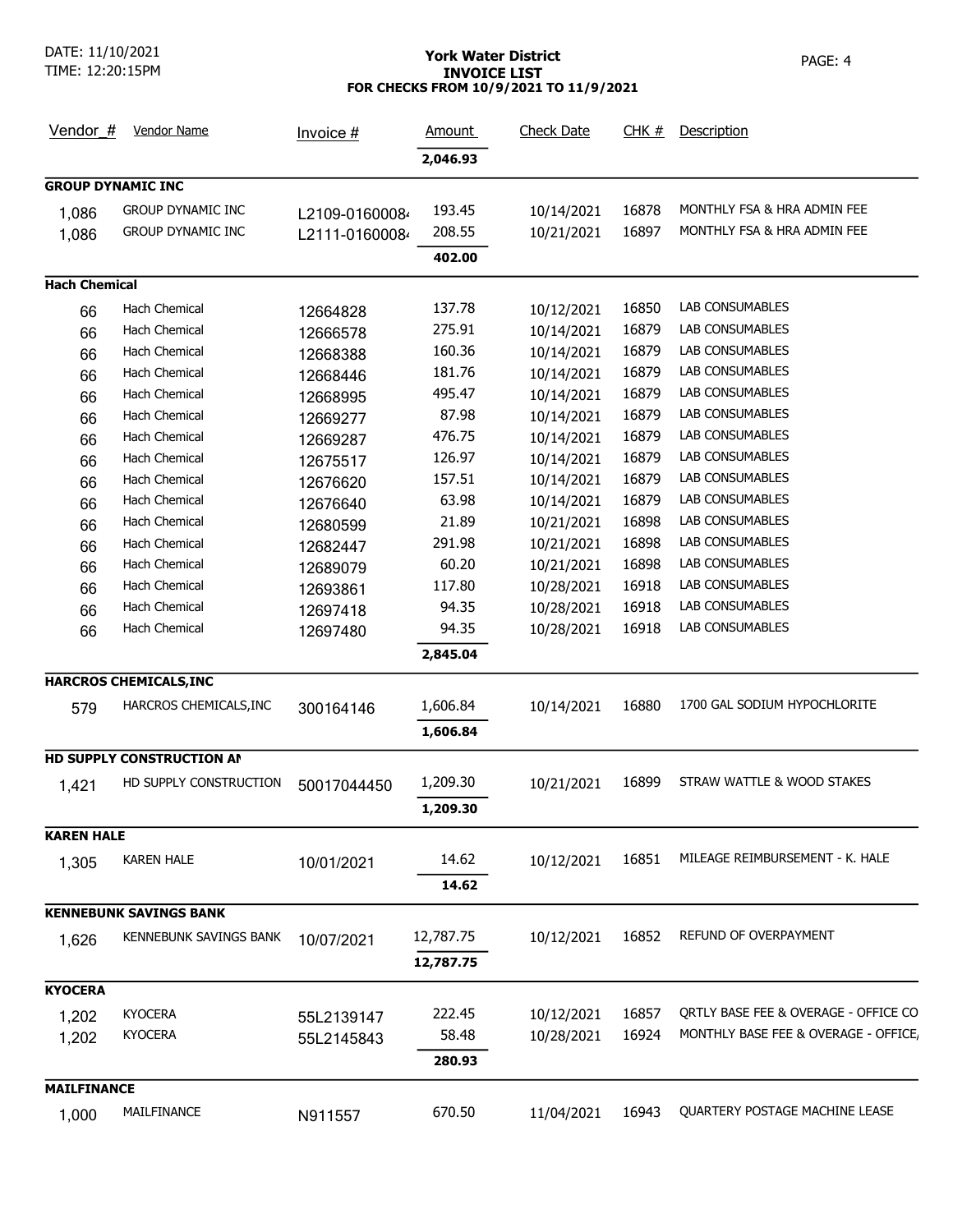# York Water District **PAGE: 5** INVOICE LIST FOR CHECKS FROM 10/9/2021 TO 11/9/2021

| Vendor $#$                   | <b>Vendor Name</b>                   | Invoice $#$   | <u>Amount</u> | <b>Check Date</b> | CHK#  | Description                          |
|------------------------------|--------------------------------------|---------------|---------------|-------------------|-------|--------------------------------------|
|                              |                                      |               | 670.50        |                   |       |                                      |
|                              | <b>Maine Municipal Emp Health Tr</b> |               |               |                   |       |                                      |
| 85                           | Maine Municipal Emp Health           | 26397         | 1,900.00      | 10/21/2021        | 16900 | 2021 GASB 75 ACTUARIAL FEE           |
| 85                           | Maine Municipal Emp Health           | 37496 11/2021 | 36,817.50     | 10/21/2021        | 16900 | NOVEMBER HEALTH INSURANCE            |
|                              |                                      |               | 38,717.50     |                   |       |                                      |
| <b>Maine Water Utilities</b> |                                      |               |               |                   |       |                                      |
| 148                          | Maine Water Utilities                | 2001961       | 1,190.00      | 10/12/2021        | 16853 | LEADERSHIP INSTITUTE - L GRAHAM      |
| 148                          | <b>Maine Water Utilities</b>         | 2002286       | 60.00         | 11/04/2021        | 16940 | <b>MWUA CLASS - 1 STAFF</b>          |
| 148                          | Maine Water Utilities                | 2002355       | 60.00         | 10/28/2021        | 16919 | MWUA TRAINING - 1 STAFF              |
| 148                          | Maine Water Utilities                | 2002356       | 60.00         | 10/28/2021        | 16919 | MWUA TRAINING - 1 STAFF              |
|                              |                                      |               | 1,370.00      |                   |       |                                      |
| <b>MATTHEW HOUSE</b>         |                                      |               |               |                   |       |                                      |
| 1,628                        | <b>MATTHEW HOUSE</b>                 | 3525          | 18.28         | 11/04/2021        | 1199  | DEP REF MTR - 10 IRIS AVENUE         |
|                              |                                      |               | 18.28         |                   |       |                                      |
| Michael H. Avery             |                                      |               |               |                   |       |                                      |
| 214                          | Michael H. Avery                     | 11/01/2021    | 849.33        | 10/28/2021        | 16920 | RETIREE INS OPT-OUT - M. AVERY       |
|                              |                                      |               | 849.33        |                   |       |                                      |
| <b>MICK CONSTRUCTION</b>     |                                      |               |               |                   |       |                                      |
| 39                           | MICK CONSTRUCTION                    | 10/20/2021    | 142,139.00    | 10/28/2021        | 16921 | MAIN INSTALLATION - NUBBLE ROAD PHA! |
|                              |                                      |               | 142,139.00    |                   |       |                                      |
|                              | <b>NELSON ANALYTICAL LLC</b>         |               |               |                   |       |                                      |
| 587                          | NELSON ANALYTICAL LLC                | 221090917     | 15.00         | 10/12/2021        | 16854 | SAMPLE - NUBBLE RD                   |
| 587                          | NELSON ANALYTICAL LLC                | 221090924     | 15.00         | 10/12/2021        | 16854 | SAMPLE - NUBBLE RD                   |
| 587                          | NELSON ANALYTICAL LLC                | 221100026     | 30.00         | 10/14/2021        | 16881 | SAMPLES - NUBBLE RD                  |
| 587                          | NELSON ANALYTICAL LLC                | 221100040     | 15.00         | 10/21/2021        | 16901 | SAMPLE - NUBBLE RD                   |
| 587                          | NELSON ANALYTICAL LLC                | 221100041     | 45.00         | 10/21/2021        | 16901 | SIMPSON HILL TANK SAMPLES            |
| 587                          | NELSON ANALYTICAL LLC                | 221100221     | 105.00        | 10/14/2021        | 16881 | ROUTINE BACTERIA SAMPLES             |
| 587                          | NELSON ANALYTICAL LLC                | 221100495     | 120.00        | 10/21/2021        | 16901 | ROUTINE BACTERIA SAMPLES             |
| 587                          | NELSON ANALYTICAL LLC                | 221100899     | 60.00         | 11/04/2021        | 16941 | SAMPLES - MOOREHOUSE                 |
| 587                          | NELSON ANALYTICAL LLC                | 2211090060    | 120.00        | 10/12/2021        | 16854 | ROUTINE BACTERIA SAMPLES             |
|                              |                                      |               | 525.00        |                   |       |                                      |
|                              | <b>New England Instrument/Servi</b>  |               |               |                   |       |                                      |
| 77                           | New England Instrument/Ser           | 24530         | 513.00        | 10/21/2021        | 16902 | FILTER LEVEL PROBE                   |
|                              |                                      |               | 513.00        |                   |       |                                      |
|                              | <b>NEW ENGLAND TRAFFIC CONTI</b>     |               |               |                   |       |                                      |
| 606                          | NEW ENGLAND TRAFFIC COI              | 210784        | 1,691.25      | 10/12/2021        | 16855 | <b>FLAGGERS</b>                      |
| 606                          | NEW ENGLAND TRAFFIC COI              | 210858        | 3,135.00      | 10/14/2021        | 16882 | <b>FLAGGERS - NUBBLE RD</b>          |
| 606                          | NEW ENGLAND TRAFFIC COI              | 210921        | 1,014.75      | 10/28/2021        | 16922 | FLAGGERS - NUBBLE ROAD II            |
|                              |                                      |               | 5,841.00      |                   |       |                                      |
| <b>NHCI</b>                  |                                      |               |               |                   |       |                                      |
| 704                          | <b>NHCI</b>                          | 07/14/2021    | 2,268.00      | 10/21/2021        | 16903 | <b>WATERSHED SIGNS</b>               |
|                              |                                      |               |               |                   |       |                                      |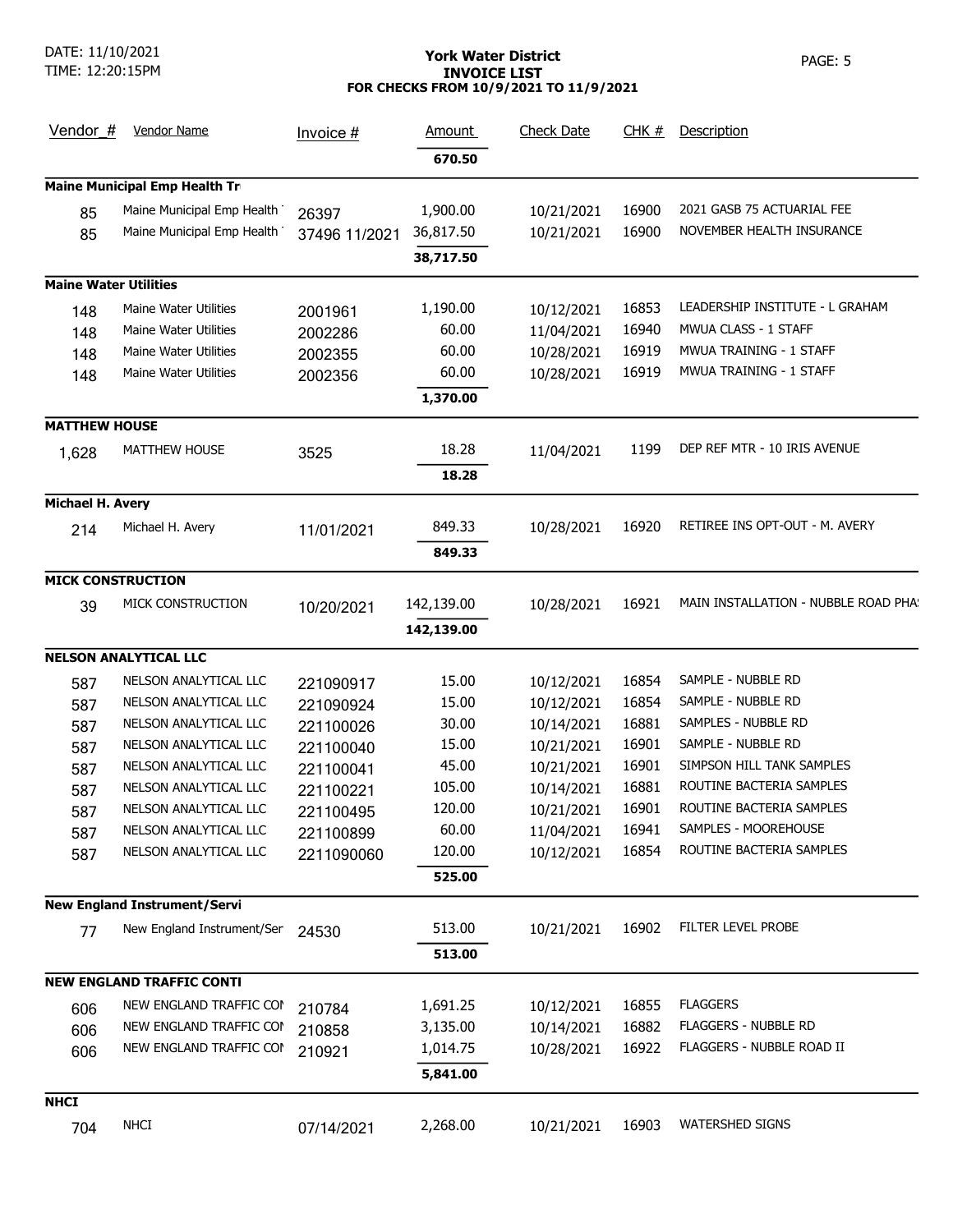DATE: 11/10/2021 TIME: 12:20:15PM

## York Water District **PAGE: 6** PAGE: 6 INVOICE LIST FOR CHECKS FROM 10/9/2021 TO 11/9/2021

| Vendor #                     | <b>Vendor Name</b>                        | Invoice $#$ | <b>Amount</b> | <b>Check Date</b> | <u>CHK #</u> | Description                        |
|------------------------------|-------------------------------------------|-------------|---------------|-------------------|--------------|------------------------------------|
|                              |                                           |             | 2,268.00      |                   |              |                                    |
| <b>Northeast Hydraulics</b>  |                                           |             |               |                   |              |                                    |
| 268                          | Northeast Hydraulics                      | 79147       | 95.24         | 10/28/2021        | 16923        | <b>VEHICLE MAINT MATERIALS</b>     |
|                              |                                           |             | 95.24         |                   |              |                                    |
| <b>PATTY CARTER</b>          |                                           |             |               |                   |              |                                    |
| 1,255                        | PATTY CARTER                              | 10/01/2021  | 34.34         | 10/12/2021        | 16856        | MILEAGE REIMBURSEMENT - P. CARTER  |
|                              |                                           |             | 34.34         |                   |              |                                    |
|                              | Performance Plumbing & Heatir             |             |               |                   |              |                                    |
| 151                          | Performance Plumbing & Hea                | 33786       | 396.04        | 10/12/2021        | 16858        | PLUMBING REPAIR - NUBBLE RD        |
|                              |                                           |             | 396.04        |                   |              |                                    |
| <b>Pike Industries Inc.</b>  |                                           |             |               |                   |              |                                    |
| 464                          | Pike Industries Inc.                      | 1156037     | 868.03        | 10/12/2021        | 16859        | FILL MATERIALS - DAM               |
| 464                          | Pike Industries Inc.                      | 1156148     | 321.92        | 10/12/2021        | 16859        | FILL MATERIALS - DAM               |
|                              |                                           |             | 1,189.95      |                   |              |                                    |
| <b>Pollard Company</b>       |                                           |             |               |                   |              |                                    |
| 84                           | Pollard Company                           | WW021632    | 908.00        | 10/14/2021        | 16883        | <b>DECHLOR TABLETS</b>             |
|                              |                                           |             | 908.00        |                   |              |                                    |
| <b>Portland Plastic Pipe</b> |                                           |             |               |                   |              |                                    |
| 101                          | Portland Plastic Pipe                     | 230650      | 416.99        | 11/04/2021        | 16942        | CHEMICAL SYST PIPING MATERIALS     |
|                              |                                           |             | 416.99        |                   |              |                                    |
| PROFILE HOMES, LLC           |                                           |             |               |                   |              |                                    |
| 1,629                        | PROFILE HOMES, LLC                        | 3526        | 11.59         | 11/04/2021        | 1200         | DEP REF MTR - 5 PHILLIPS COVE ROAD |
|                              |                                           |             | 11.59         |                   |              |                                    |
|                              | <b>RADIO COMMUNICATIONS MG</b>            |             |               |                   |              |                                    |
| 1,306                        | RADIO COMMUNICATIONS M                    | 90484       | 1,344.08      | 10/28/2021        | 16925        | RADIO TOWER REPAIRS - SHOP         |
| 1,306                        | RADIO COMMUNICATIONS M                    | 90578       | 4,616.92      | 11/04/2021        | 16944        | DIGITAL RADIO UPGRADES             |
| 1,306                        | RADIO COMMUNICATIONS N                    | 90579       | 2,255.12      | 11/04/2021        | 16944        | RADIO TOWER UPGRADES               |
|                              |                                           |             | 8,216.12      |                   |              |                                    |
| <b>ROBBINS AUTO PARTS</b>    |                                           |             |               |                   |              |                                    |
| 931                          | ROBBINS AUTO PARTS                        | 460-184393  | $-36.00$      | 10/28/2021        | 16926        | <b>RETURN ITEM</b>                 |
| 931                          | ROBBINS AUTO PARTS                        | 460-194037  | 92.13         | 10/28/2021        | 16926        | VEHICLE MAINT MATERIALS            |
|                              |                                           |             | 56.13         |                   |              |                                    |
|                              | <b>Roger Pratt Excavating &amp; Pavin</b> |             |               |                   |              |                                    |
| 99                           | Roger Pratt Excavating & Pav              | 2180        | 6,909.00      | 10/12/2021        | 16860        | <b>EXCAVATOR WORK</b>              |
|                              |                                           |             | 6,909.00      |                   |              |                                    |
| <b>SHELLEY KIMBALL</b>       |                                           |             |               |                   |              |                                    |
| 706                          | SHELLEY KIMBALL                           | 10/01/2021  | 97.86         | 10/12/2021        | 16861        | MILEAGE REIMBURSEMENT - S. KIMBALL |
|                              |                                           |             | 97.86         |                   |              |                                    |
| <b>STILES COMPANY, INC</b>   |                                           |             |               |                   |              |                                    |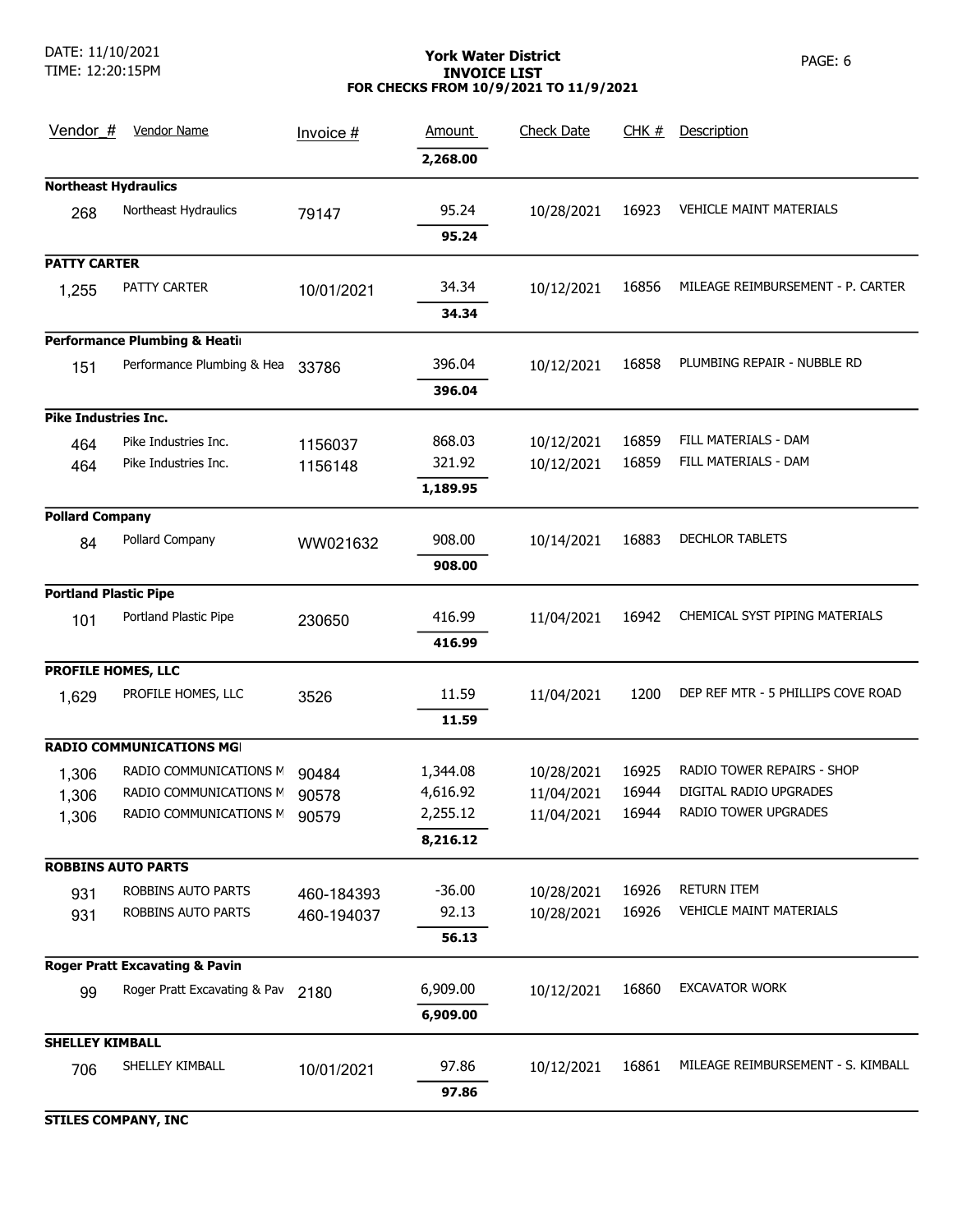## York Water District **PAGE: 7** INVOICE LIST FOR CHECKS FROM 10/9/2021 TO 11/9/2021

| Vendor #                   | <b>Vendor Name</b>                   | Invoice#      | <b>Amount</b>  | <b>Check Date</b> | CHK #          | Description                        |
|----------------------------|--------------------------------------|---------------|----------------|-------------------|----------------|------------------------------------|
| 1,390                      | STILES COMPANY, INC                  | 246348        | 420.18         | 10/14/2021        | 16885          | <b>STOCK</b>                       |
| 1,390                      | STILES COMPANY, INC                  | 246349        | 1,076.85       | 10/14/2021        | 16885          | <b>STOCK</b>                       |
| 1,390                      | STILES COMPANY, INC                  | 246537        | 725.35         | 10/21/2021        | 16904          | <b>STOCK</b>                       |
|                            |                                      |               | 2,222.38       |                   |                |                                    |
| <b>SULLIVAN ASSOCIATES</b> |                                      |               |                |                   |                |                                    |
| 832                        | SULLIVAN ASSOCIATES                  | 39632         | 3,926.44       | 10/28/2021        | 16927          | TOTAL CHLORINE & PH SENSOR         |
|                            |                                      |               | 3,926.44       |                   |                |                                    |
| <b>Ti Sales</b>            |                                      |               |                |                   |                |                                    |
| 115                        | Ti Sales                             | INV0136123    | 320.76         | 10/14/2021        | 16886          | SHOP MATERIALS                     |
| 115                        | Ti Sales                             | RTN0008281    | $-164.88$      | 10/14/2021        | 16886          | <b>RETURN STOCK</b>                |
|                            |                                      |               | 155.88         |                   |                |                                    |
|                            | <b>TIDEWATER ENGINEERING &amp; S</b> |               |                |                   |                |                                    |
| 1,216                      | TIDEWATER ENGINEERING &              | 1734          | 540.00         | 10/21/2021        | 16905          | ENGINNERING - NUBBLE PH II         |
| 1,216                      | TIDEWATER ENGINEERING &              | 1735          | 671.38         | 10/21/2021        | 16905          | SURVEYING - NUBBLE PH II           |
|                            |                                      |               | 1,211.38       |                   |                |                                    |
|                            | <b>Time Warner Cable of Maine</b>    |               |                |                   |                |                                    |
| 344                        | Time Warner Cable of Maine           | 6192836010930 | 144.98         | 10/12/2021        | 16862          | MONTHLY INTERNET - ROOTS ROCK ROAD |
| 344                        | Time Warner Cable of Maine           | 6654344010928 | 636.81         | 10/12/2021        | 16862          | MONTHLY CABLE & INTERNET           |
|                            |                                      |               | 781.79         |                   |                |                                    |
|                            | <b>Treasurer State of Maine</b>      |               |                |                   |                |                                    |
| 216                        | Treasurer State of Maine             | 11/04/2021    | 525.00         | 11/04/2021        | 16945          | LICENSE RENEWALS - 7 STAFF         |
| 393                        | <b>Treasurer State of Maine</b>      | DEP1005211NP  | 1,101.21       | 10/21/2021        | 16906          | ANNUAL WASTEWATER DISCHARGE FEE    |
|                            |                                      |               | 1,626.21       |                   |                |                                    |
|                            | <b>TRI-STATE PACKAGE SUPPLY, I</b>   |               |                |                   |                |                                    |
| 1,627                      | TRI-STATE PACKAGE SUPPLY             | 053248        | 140.00         | 10/12/2021        | 16863          | MATERIALS - SIMPSON HILL TANK      |
|                            |                                      |               | 140.00         |                   |                |                                    |
|                            | TYLER TECHNOLOGIES, INC.             |               |                |                   |                |                                    |
| 330                        | TYLER TECHNOLOGIES, INC.             | 0445-357041   | 12,308.00      | 10/28/2021        | 16928          | QUARTERLY MUNIS CONTRACT           |
|                            |                                      |               | 12,308.00      |                   |                |                                    |
|                            | <b>UNIFIRST CORPORATION</b>          |               |                |                   |                |                                    |
|                            |                                      |               |                |                   |                | UNIFORM SERVICE                    |
| 1,461                      | UNIFIRST CORPORATION                 | 1040114112    | 25.26<br>43.64 | 10/12/2021        | 16864<br>16864 | UNIFORM SERVICE                    |
| 1,461                      | UNIFIRST CORPORATION                 | 1040114115    |                | 10/12/2021        |                | UNIFORM SERVICE                    |
| 1,461                      | UNIFIRST CORPORATION                 | 1040116379    | 25.26          | 10/14/2021        | 16887          |                                    |
| 1,461                      | UNIFIRST CORPORATION                 | 1040116382    | 48.89          | 10/14/2021        | 16887          | UNIFORM SERVICE                    |
| 1,461                      | UNIFIRST CORPORATION                 | 1040118620    | 25.26          | 10/21/2021        | 16907          | <b>UNIFORM SERVICE</b>             |
| 1,461                      | UNIFIRST CORPORATION                 | 1040118622    | 48.89          | 10/21/2021        | 16907          | UNIFORM SERVICE                    |
| 1,461                      | UNIFIRST CORPORATION                 | 1040120880    | 25.26          | 10/28/2021        | 16929          | UNIFORM SERVICE                    |
| 1,461                      | UNIFIRST CORPORATION                 | 1040120881    | 69.49          | 10/28/2021        | 16929          | UNIFORM SERVICE                    |
| 1,461                      | UNIFIRST CORPORATION                 | 1040123149    | 25.26          | 11/04/2021        | 16946          | UNIFORM SERVICE                    |
| 1,461                      | UNIFIRST CORPORATION                 | 1040123150    | 48.89          | 11/04/2021        | 16946          | UNIFORM SERVICE                    |
|                            |                                      |               | 386.10         |                   |                |                                    |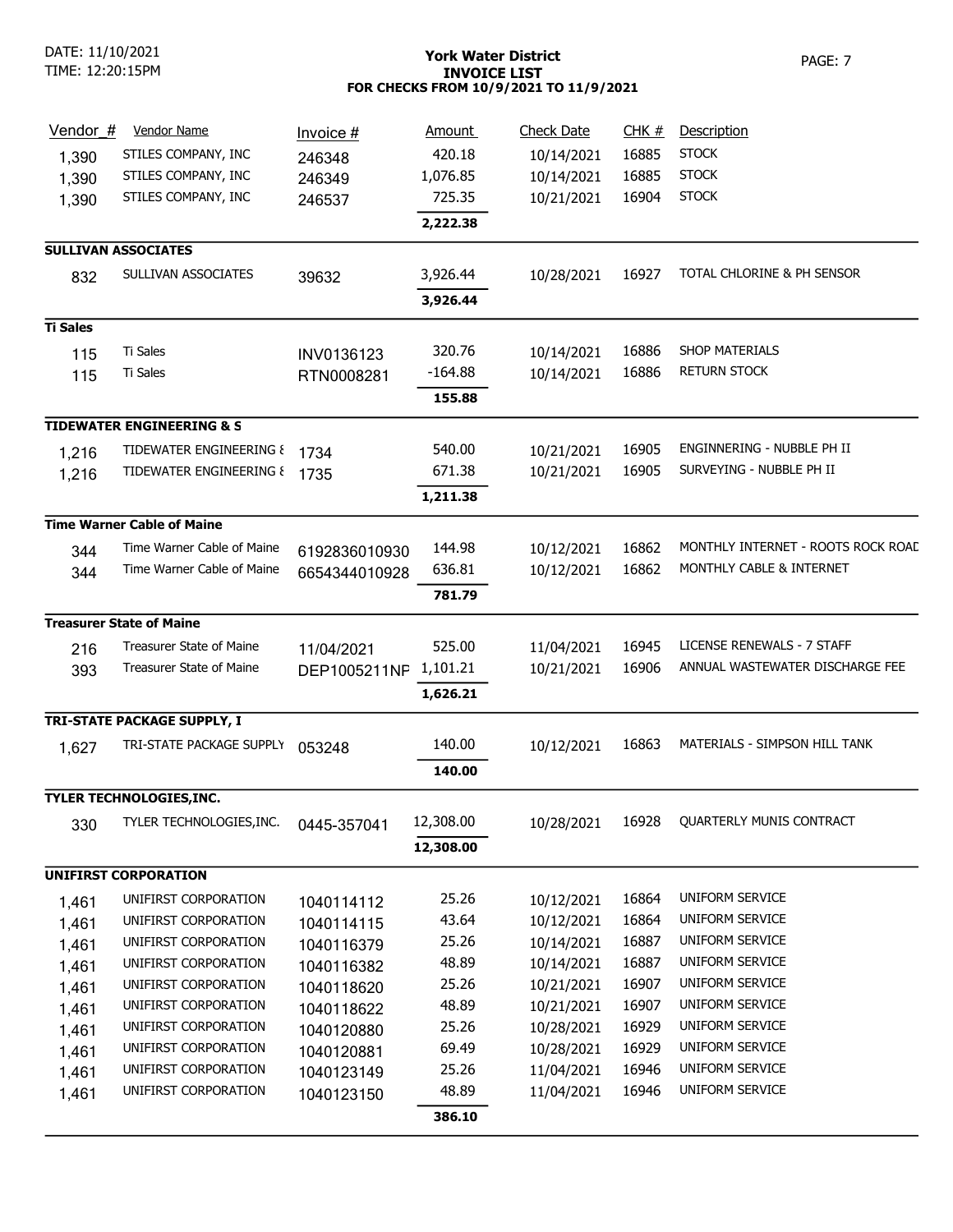DATE: 11/10/2021 TIME: 12:20:15PM

# York Water District **PAGE: 8** INVOICE LIST FOR CHECKS FROM 10/9/2021 TO 11/9/2021

| Vendor $#$              | <b>Vendor Name</b>               | Invoice #  | <u>Amount</u> | <b>Check Date</b> | CHK#  | Description                       |
|-------------------------|----------------------------------|------------|---------------|-------------------|-------|-----------------------------------|
|                         | <b>Utility Supply of America</b> |            |               |                   |       |                                   |
| 155                     | Utility Supply of America        | 737364     | 73.07         | 10/12/2021        | 16865 | <b>GASKET - SIMPSON HILL TANK</b> |
|                         |                                  |            | 73.07         |                   |       |                                   |
| <b>VERIZON WIRELESS</b> |                                  |            |               |                   |       |                                   |
| 836                     | <b>VERIZON WIRELESS</b>          | 9888851414 | 588.88        | 10/12/2021        | 16866 | MONTHLY CELL PHONES & TABLETS     |
| 836                     | <b>VERIZON WIRELESS</b>          | 9888851415 | 608.05        | 10/12/2021        | 16866 | MONTHLY ON- TALK CHARGES          |
| 836                     | <b>VERIZON WIRELESS</b>          | 9891045180 | 598.87        | 11/04/2021        | 16947 | MONTHLY CELL PHONES & TABLETS     |
| 836                     | <b>VERIZON WIRELESS</b>          | 9891045181 | 603.61        | 11/04/2021        | 16947 | MONTHLY ONE-TALK CHARGES          |
|                         |                                  |            | 2,399.41      |                   |       |                                   |
| <b>VERRILL</b>          |                                  |            |               |                   |       |                                   |
| 128                     | <b>VERRILL</b>                   | 588625     | 3,514.50      | 11/04/2021        | 16948 | LEGAL COUNCIL - YORK HEIGHTS      |
|                         |                                  |            | 3,514.50      |                   |       |                                   |
| W.B.MASON, INC.         |                                  |            |               |                   |       |                                   |
| 532                     | W.B.MASON, INC.                  | 223794662  | 128.23        | 10/14/2021        | 16888 | <b>OFFICE SUPPLIES</b>            |
| 532                     | W.B.MASON, INC.                  | 223882128  | 116.00        | 10/14/2021        | 16888 | <b>OFFICE SUPPLIES</b>            |
| 532                     | W.B.MASON, INC.                  | 224045858  | 106.46        | 10/21/2021        | 16908 | OFFICE SUPPLIES                   |
| 532                     | W.B.MASON, INC.                  | 224047598  | 209.91        | 10/21/2021        | 16908 | OFFICE SUPPLIES                   |
| 532                     | W.B.MASON, INC.                  | 224112164  | 39.95         | 10/21/2021        | 16908 | OFFICE SUPPLIES                   |
| 532                     | W.B.MASON, INC.                  | 224150202  | 40.49         | 10/21/2021        | 16908 | OFFICE SUPPLIES                   |
| 532                     | W.B.MASON, INC.                  | 224187812  | 175.08        | 10/28/2021        | 16930 | OFFICE SUPPLIES                   |
|                         |                                  |            | 816.12        |                   |       |                                   |
|                         | W.W. Grainger CO. Inc.           |            |               |                   |       |                                   |
| 65                      | W.W. Grainger CO. Inc.           | 9062764890 | 25.11         | 10/12/2021        | 16867 | MATERIALS - TANK CLEANING         |
| 65                      | W.W. Grainger CO. Inc.           | 9071145545 | 68.89         | 10/21/2021        | 16909 | PLANT ELECTRONICS                 |
| 65                      | W.W. Grainger CO. Inc.           | 9075307521 | 68.89         | 10/14/2021        | 16889 | PLANT SUPPLIES                    |
| 65                      | W.W. Grainger CO. Inc.           | 9075307539 | $-68.89$      | 10/21/2021        | 16909 | <b>RETURN ITEM</b>                |
| 65                      | W.W. Grainger CO. Inc.           | 9076929539 | 144.66        | 10/21/2021        | 16909 | TANK MAINT MATERIALS              |
| 65                      | W.W. Grainger CO. Inc.           | 9083451154 | 104.16        | 10/21/2021        | 16909 | SHOP SUPPLIES                     |
| 65                      | W.W. Grainger CO. Inc.           | 9083956640 | 31.76         | 10/28/2021        | 16931 | SHOP SUPPLIES                     |
| 65                      | W.W. Grainger CO. Inc.           | 9084974915 | 271.24        | 10/28/2021        | 16931 | PLANT MAINT MATERIALS             |
| 65                      | W.W. Grainger CO. Inc.           | 9093312677 | 412.83        | 11/04/2021        | 16949 | SUMMERLINE BOXES                  |
|                         |                                  |            | 1,058.65      |                   |       |                                   |
|                         | <b>WARREN'S OFFICE SUPPLIES</b>  |            |               |                   |       |                                   |
|                         | WARREN'S OFFICE SUPPLIES         | 497181-00  | 32.25         | 10/14/2021        | 16890 | OFFICE SUPPLIES                   |
| 1,391                   | WARREN'S OFFICE SUPPLIES         |            | 23.01         | 10/21/2021        | 16910 | OFFICE SUPPLIES                   |
| 1,391                   | <b>WARREN'S OFFICE SUPPLIES</b>  | 497391-00  | 19.49         |                   | 16910 | OFFICE SUPPLIES                   |
| 1,391                   |                                  | 497391-01  |               | 10/21/2021        |       |                                   |
|                         |                                  |            | 74.75         |                   |       |                                   |
| <b>Webster Ropke</b>    |                                  |            |               |                   |       |                                   |
| 106                     | Webster Ropke                    | 10/22/2021 | 168.79        | 11/01/2021        | 16932 | 2021 BOOT ALLOWANCE - W. ROPKE    |
|                         |                                  |            | 168.79        |                   |       |                                   |
| <b>WEX BANK</b>         |                                  |            |               |                   |       |                                   |
| 1,415                   | <b>WEX BANK</b>                  | 74740379   | 1,300.13      | 10/12/2021        | 16868 | MONTHLY FLEET GAS                 |